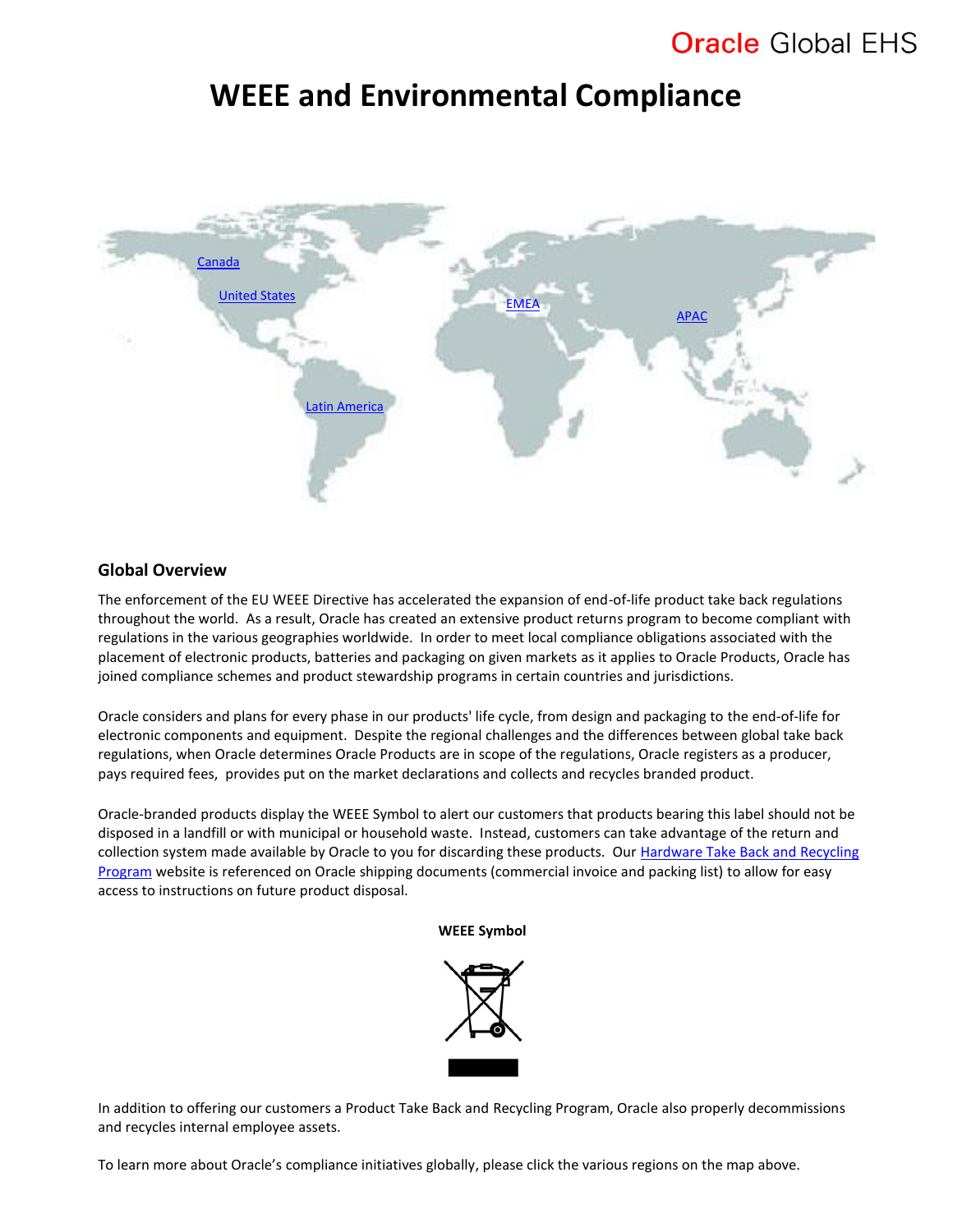# **WEEE and Environmental Compliance**

### <span id="page-1-2"></span>**Canada**

As the concern for the volume of electronic waste grows, a number of Provinces in Canada have passed regulations since 2006 to divert electronics waste and batteries from landfills as a means to protect the environment. These waste diversion regulations require manufacturers of covered electronic devices to participate in approved electronic product stewardship programs. The programs allow consumers and businesses to drop off eligible electronic devices for recycling, free of charge, at numerous depots throughout the Province. These programs are approved by the Provincial Minister of the Environment and will manage Oracle's "Brand Owner" obligations under the regulations.

Although Oracle is a member of these Product Stewardship organizations, these organizations do not currently manage all of our electronic product types within Canada. As such, Oracle also offers a take-back program for all product returns. For the individual products covered by the Provincial Stewardship programs, we calculate and remit the required environmental handling fees for the covered devices currently without reimbursement by our customers.

Click [here](http://www.recyclemyelectronics.ca/) for more information on the various Provincial programs.

Return to [top](#page-0-0)

### <span id="page-1-1"></span>**United States**

Typically the regulations enacted in the U.S. target the collection and recycling of residential electronic products. As Oracle's hardware business focuses on providing network computing products and services to the commercial market Most Oracle products are not in scope of the regulations.

Oracle strives to be a good steward of the environment by providing a product take back service for all of our customers and establishing solid environmental practices. Where required, Oracle registers with State take back programs when necessary and continues to take-back equipment, including third-party equipment that is part of an Oracle-branded ewaste de-installation.

Click [here](http://www.electronicstakeback.com/promote-good-laws/state-legislation/) for a summary of the various state laws provided by Electronics Take-Back Coalition.

Certain States have additional information available for consumers to recycle computer monitors (this list is not all inclusive):

- California [www.erecycle.org.](http://www.erecycle.org/)
- Maine [Maine Department of Environmental Protection](http://www.maine.gov/dep/rwm/ewaste/index.htm)

#### Return to [top](#page-0-0)

### <span id="page-1-0"></span>**Latin America**

Environmental regulations are emerging at a fast pace in Latin America. Regulations are being passed at the country, province and even municipal levels causing additional complexity in compliance. Most implementing regulations target specific electronic products and often require a threshold quantity to be reached before actions under the regulation become mandatory. The framework is very similar to the European Union, typically requiring the manufacturer to label the product as recyclable and to take back the product from the customer at end-of life. Some countries also require waste electronic equipment to be managed as a "special waste" and enforce collection targets that companies must attain.

Oracle has joined forces with compliance schemes in some countries like Colombia and Peru while also complying individually in others. In both circumstances, Oracle customer return requests are being managed via our Global Returns Program. Oracle has met its compliance obligations in several countries where Waste Management Plans have been submitted detailing our process around product collection and recycling at end of life.

<span id="page-1-3"></span>Return to [top](#page-0-0)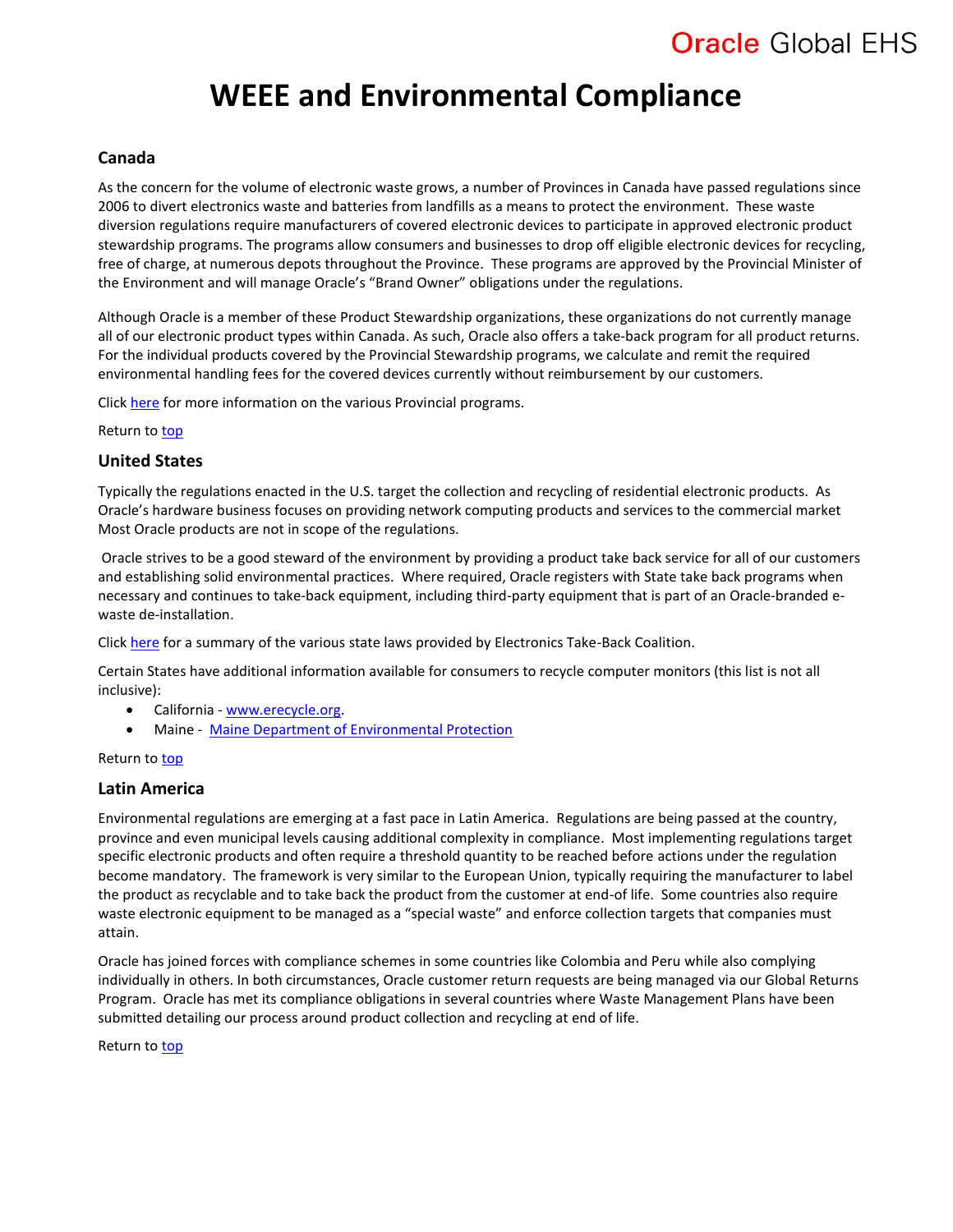# **WEEE and Environmental Compliance**

### **EMEA (Europe, Middle East & Africa) Region**

### **EU Waste Electrical and Electronic Equipment (WEEE) Directive**

In August of 2005, the European Union (EU) implemented th[e EU WEEE Directive 2002/96/EC](https://www.oracle.com/us/products/applications/green/eu-weee-directive-2002-96-ec-185082.pdf) and later the WEEE Recast [Directive 2012/19/EU](http://eur-lex.europa.eu/LexUriServ/LexUriServ.do?uri=OJ:L:2012:197:0038:0071:en:PDF) requiring producers of electronic equipment to manage and finance the collection, reuse, recycling and appropriately treat WEEE that the producer places on the EU market after August 13, 2005. The goal of this directive aims at minimizing the volume of electrical and electronic waste disposal and encourages re-use and recycling at end of life.

As a hardware manufacturer, Oracle has met its national obligations to the EU WEEE Directive by registering in those countries to which Oracle is an importer. Oracle has also elected to join WEEE Compliance Schemes in some countries to help manage customer returns at end of life.

Customers who have purchased Oracle-branded electrical or electronic products in the EU and are intending to discard these products at the end of their useful life should not dispose of them with household or municipal waste. Oracle has labeled its branded electronic products with the WEEE Symbol to alert our customers that products bearing this label should not be disposed in a landfill or with municipal or household waste in the EU. Instead, please be aware that Oracle has a [return and collection system](https://www.oracle.com/it-infrastructure/take-back-and-recycling/index.html) available to customers, free of transportation and recycling costs, for discarding these products.

For a copy of Oracle's Selective Treatment of Waste Electrical and Electronic Equipment outlined under Article 8(2) and Annex VII of the EU WEEE Recast Directive, please click here [WEEE Selective Treatment List.](https://www.oracle.com/us/products/applications/green/weeeselectivetxforrecycling-185083.pdf)

#### **EU Battery Directive**

In September of 2008, the EU also implemented the EU Battery Directive (2006/66/EC) which was later amended (2013/56/EU) requiring producers of all battery types to properly manage and recycle their batteries at end of life. As a producer of Portable Batteries on the EU Market, Oracle has met its obligations by registering and joining Compliance Schemes in those countries it places batteries on the market and where threshold levels are met. Most batteries sold by Oracle are embedded within its hardware products and are not intended to be removed by the customer. When required, batteries and/or packaging are appropriately marked with the crossed-out wheelie bin symbol and are labeled with the chemical composition and/or capacity marking.

#### **Example Crossed-out Wheelie Bin**



#### **EU Packaging Directive**

In December of 1994, the EU implemented the Packaging and Packaging Waste Directive aimed at reducing the production of packaging waste and promoting recycling and re-use. To meet its obligations as a packaging producer, Oracle has joined forces with numerous Packaging Schemes throughout Europe that customers can leverage for packaging recycling at end of life. Customers should contact their account managers for compliance scheme details. In addition, Oracle adheres to the essential requirements including supplying packaging that is easily recycled and not using materials that contain lead, mercury, cadmium, chromium, or chlorofluorocarbons.

Oracle is also tracking and complying to take back legislation in other countries in the Middle East. A trend is developing where many nearby countries including Israel and Serbia have enacted take back laws similar to the EU Directives.

Return to [top](#page-0-0)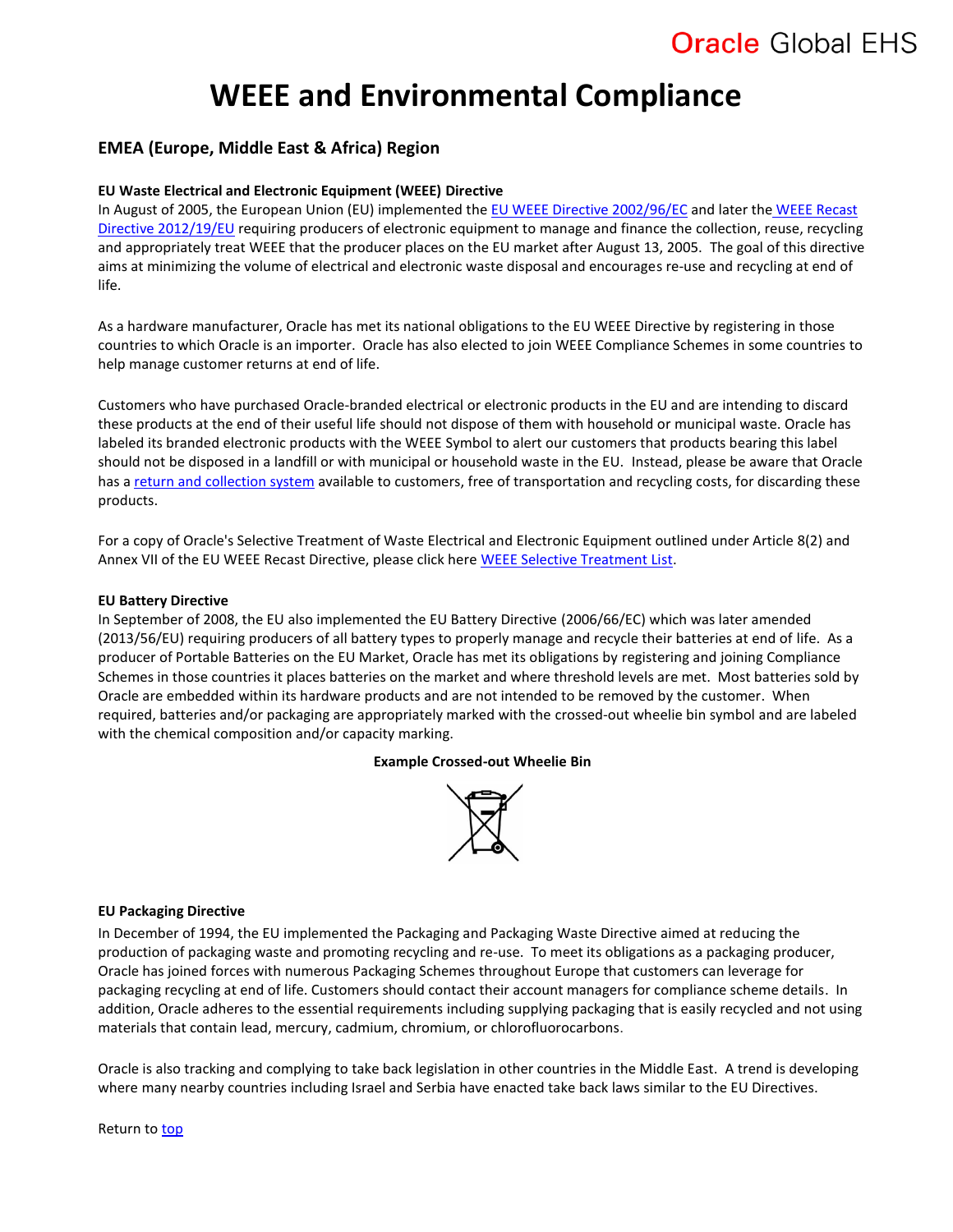# **WEEE and Environmental Compliance**

## <span id="page-3-0"></span>**APAC (Asia Pacific)**

Like most other jurisdictions, APAC has enacted various WEEE take back, battery, and packaging laws that vary from country to country, however their intent remains the same: to maximize the proper disposal and recycling of electronic waste and to minimize the impact to the environment. Similar to the Latin America region, many of the regulations in APAC are triggered by threshold volumes and product classification through custom codes. Oracle continues to monitor the emerging regulations and impact to Oracle and is currently equipped to take back and recycle all branded equipment in the APAC Region through our Hardware [Take Back and Recycling Program.](https://www.oracle.com/it-infrastructure/take-back-and-recycling/index.html)

### **India**

### **E-Waste Rules**

The Ministry of Environment and Forests (MOEF) originally published the India E-Waste (Management) Rules, 2011 which went into effect on May 1, 2012 for WEEE requirements and May 1, 2014 for RoHS requirements. Most recently, The Ewaste (Management) Amendment Rules, 2018 was published on March 22, 2018, which further amended the current Ewaste (Management) Rules, 2016. The E-waste Rules specify requirements around the take back, collection and recycling aspects of E-waste found in Schedule I in addition to the reduction in the use of certain hazardous substances in electrical and electronic equipment.

Oracle doesn't offer to sell branded products directly in India. As such, Oracle is not currently obligated to register as an authorized producer nor obtain an Extended Producer Responsibility Authorization. However, Oracle is a Bulk Consumer in India utilizing its own take back and recycling process to properly dispose of internal assets and meeting the annual Form 2, 3 and 6 requirements. We encourage all local customers to take advantage and to utilize our [Hardware Take](https://www.oracle.com/it-infrastructure/take-back-and-recycling/index.html)  [Back and Recycling Program,](https://www.oracle.com/it-infrastructure/take-back-and-recycling/index.html) which is made available to them free of charge.

In addition, Oracle is currently meeting the various requirements stipulated by the Rules as described below:

- Oracle has labeled its branded electronic products with the crossed out wheelie bin symbol to alert our customers that products bearing this label should not be disposed in a landfill or with municipal or household waste in India. Instead, please be aware that Oracle is making a return and collection system available to customers, free of transportation and recycling costs, for discarding these products.
- For large equipment returns, Oracle has provided [De-install Returns Packaging Material](https://www.oracle.com/us/products/servers-storage/take-back-and-recycling/index.html) and Packing Instructions to ensure the safe handling of the equipment and to help prevent accidental damage or breakage during transport.
- Oracle products do not contain lead, mercury, hexavalent chromium, polybrominated biphenyls or polybrominated di-phenyl ethers above the maximum concentration value of 0.1% by weight in homogeneous material and do not contain cadmium above the maximum concentration value of 0.01% by weight in homogeneous material except for the exemptions set in Schedule 2 of the Rule.
- Oracle uses environmentally sound recycling methods. Once products are disassembled and useful components and materials are removed for reuse and/or resale, and hazardous materials are removed for special processing, remaining materials are processed through a "grind" process which segregates printed circuit boards and assemblies and different metals in separate bins. The bins are forwarded to smelters for further processing into raw metals for reuse. Typically less than 1 percent of any of the material ends up in landfill.
- Oracle's recyclers have obtained the appropriate permits to operate as a recycler in India, including submittal of the various annual forms due.

### **Battery Rules**

Under the Batteries (Management & Handling) Rules 2001, as amended in 2010, Oracle India qualifies as a bulk consumer of Lead Acid Batteries in India. As such, Oracle is fulfilling its various requirements under these Rules.